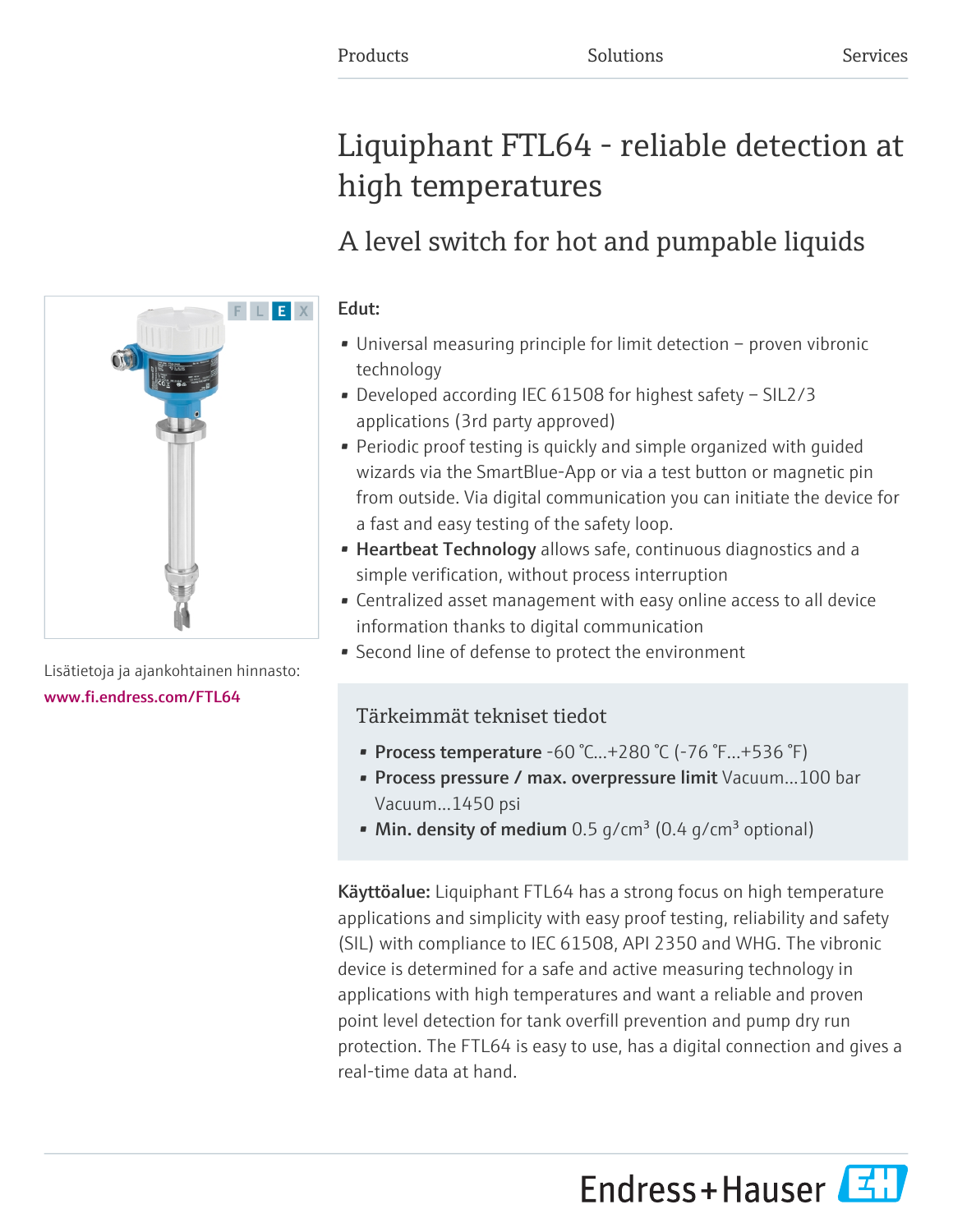## Ominaisuudet ja tiedot

Point Level / Liquids Mittausperiaate

Vibration Liquids

#### Characteristic / Application

Compact vibronic device for high pressure and high temperature applications, Optional extension tube up to 6 m (19.7 ft), Modular housing concept, Wide range of certificates

#### Specialities

Heartbeat Technology, Bluetooth® Operation and maintenance SmartBlue App, LED Module, RFID TAG for easy identification, Second line of defense, Temperature spacer for high process temperature, Plug and play functionalities

#### Supply / Communication

19...253V AC / 2-wire, 10...55V / DC-PNP 3-wire, 9...20V DC with relay DPDT, 19...253V AC or 19...55V DC with relay DPDT, 2-wire NAMUR, 2-wire PFM, 4-20mA HART

#### Ambient temperature

-60 °C...+70 °C (-76 °F...+158 °F)

#### Process temperature

-60 °C...+280 °C (-76 °F...+536 °F)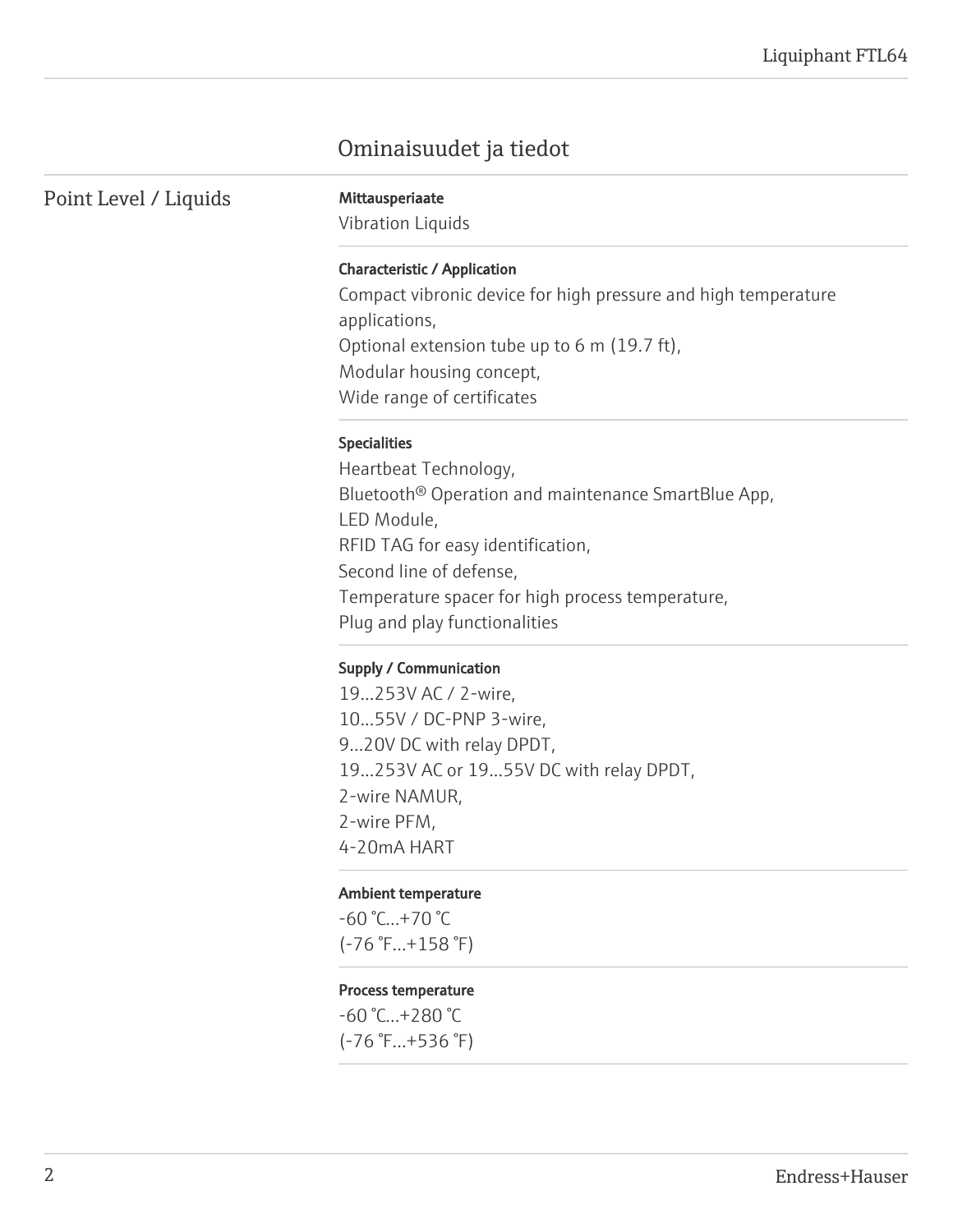## Point Level / Liquids

#### Process pressure / max. overpressure limit

Vacuum...100 bar Vacuum...1450 psi

#### Min. density of medium

 $0.5$  g/cm<sup>3</sup>  $(0.4 g/cm<sup>3</sup>$  optional)

#### Main wetted parts

316L Alloy

#### Process connection

Threads:  $3/4$ ",  $1$ " Flanges: DN25...DN100 ASME 1"...4" JIS 50A

#### Sensor length

up to 6 m (19.7 ft)

#### Communication

2-wire direct load HART DC-PNP 3-wire Relays NAMUR PFM Bluetooth® wireless technology

#### Certificates / Approvals

ATEX, IEC Ex, NEPSI, EAC Ex

#### Safety approvals

Overfill protection WHG SIL2/ SIL 3 according to IEC 61508